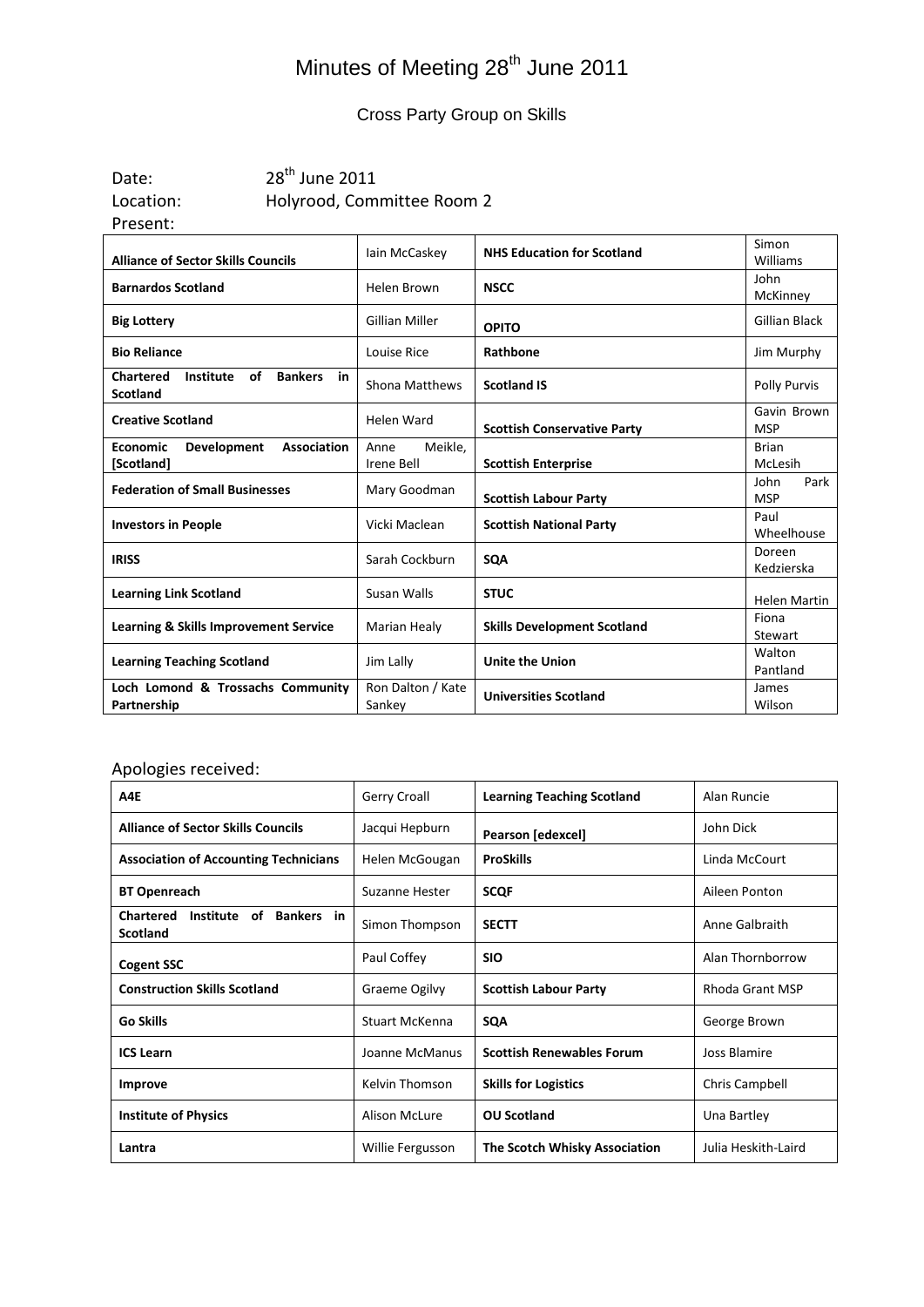#### **Agenda Items:**

#### **1 Welcome:**

John Park MSP [JP] welcomed everyone and introduced himself, giving some background to the original work of the Cross Party Group for those new. It was explained why and how the CPG was to be re-registered in parliament and JP quickly moved to the formal process of nominating and electing office bearers.

#### **2 Election of Office Bearers**

- 2.1 JP explained that it was proposed to continue with the model of co-convenors rather than convenor and deputy. Shona Matthews of the Chartered Banker Institute proposed John Park MSP and Gavin Brown MSP for the roles of co-convenors. This was seconded by Ron Dalton of the Loch Lomond and Trossachs Partnership and carried by unanimous vote.
- **2.2** JP then nominated that Shona Matthews continue as Secretary to the Group. This was seconded by Gavin Brown and carried by unanimous vote.
- **2.3** It was explained that those attending, and those that had submitted apologies, would form the initial membership of the CPG. However JP stressed that suggestions for new members were always welcomed and should anyone have such suggestions to contact his office or Shona Matthews. JP also provided a little more information about the MSPs that were in attendance and Paul Wheelhouse also gave a brief background about himself.

#### **3 Workplan and Future Meetings**

Both John and Gavin expressed their gratitude to be back convening the Group and formally welcomed familiar faces and new members. JP encouraged all members to participate and to voice concerns and opinions. With the new government taking shape, summer offered the opportunity for the group to work through ideas and to outline and prioritise a workplan and views were sought from around the table.

- **3.1** Ron Dalton [Loch Lomond & Trossachs Partnership] noted that when the group was first convened the initial focus had been on the Apprenticeship Bill. JP noted this and agreed to come back to this point later.
- **3.2** John McKinney [NSCC] expressed concern regarding the weighted funding mechanism used for colleges which did not accurately reflect the variation in costs incurred by the college. This could result in expensive courses such as construction being dropped by colleges as they reviewed the courses offered, despite significant investment.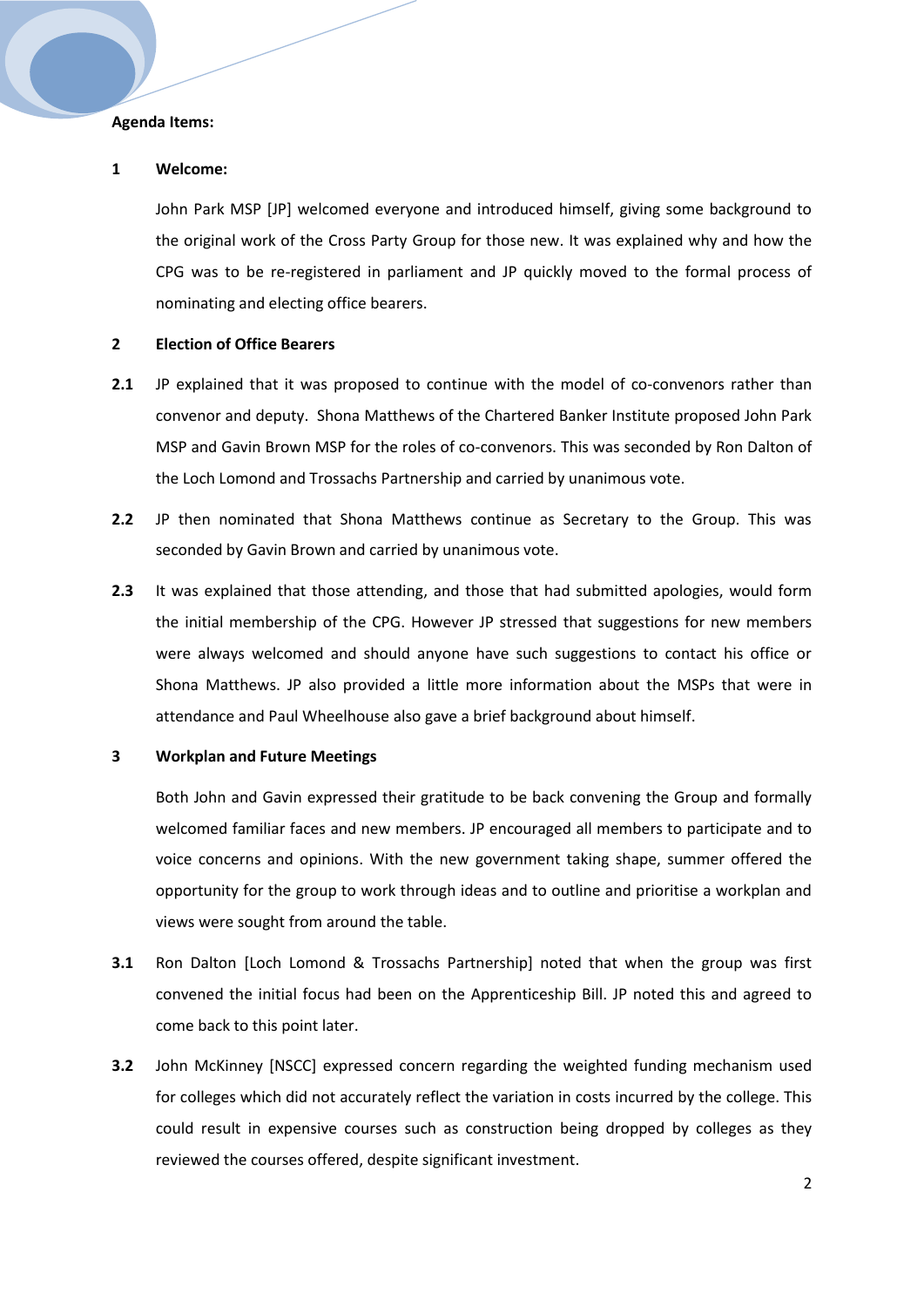- **3.3** Marion Healy [Learning& Skills Improvement Service] referred to the National Occupational Standards noted work undertaken by the Alliance of Sector Skills Councils which could provide a useful reference document of value to members.
- **3.4** Fiona Stewart [SDS] wished to respond to Mr McKinney's earlier point to clarify that apprenticeships are not linked to sums funding. This is due to the students employed status and was therefore unsure if there was a related issue. It seemed from vies around the table however, that this is not the general understanding. Mr McKinney said that the Scottish Funding Council was currently reviewing college funding the scope of which was unknown to him. Colleges were making long-term decisions regarding course provision without details of the future funding mechanism. The cost of re-establishing construction and craft courses would be prohibitive.
- **3.5** JP returned to Mr Dalton's point on the Apprenticeship Bill. There is Cross Party agreement on the need for places. The Issue seems to be the capacity to deliver courses, regardless of funding stream. It was suggested that this issue be looked at by the Group:
	- How to provide the apprenticeships
	- To whom [ages], and
	- How to support them.

Shona Matthews [CIOBS] noted a link in this discussion to the Roe Review of post 16 education and noted that SCQF had requested that the group seek to understand how the new government will act on the outcomes of that review. Marion Healy added that it would be useful to have someone from the parliamentary group attend a meeting. However Ms Stewart advised that the group was looking at issues of quality assurance and that it might be something that SDS, and perhaps she herself, could present to the group on.

**3.6** Polly Purvis [Scotland IS] noted that at the CPG's inaugural meeting in 2008 there was a presentation on development opportunities for young people. Iain McCaskey [Alliance of Sector Skills Councils] reported that the Alliance was due to publish jointly with SDS information about the future projections of each of the 23 SSCs. This was identified as a useful document for the Group.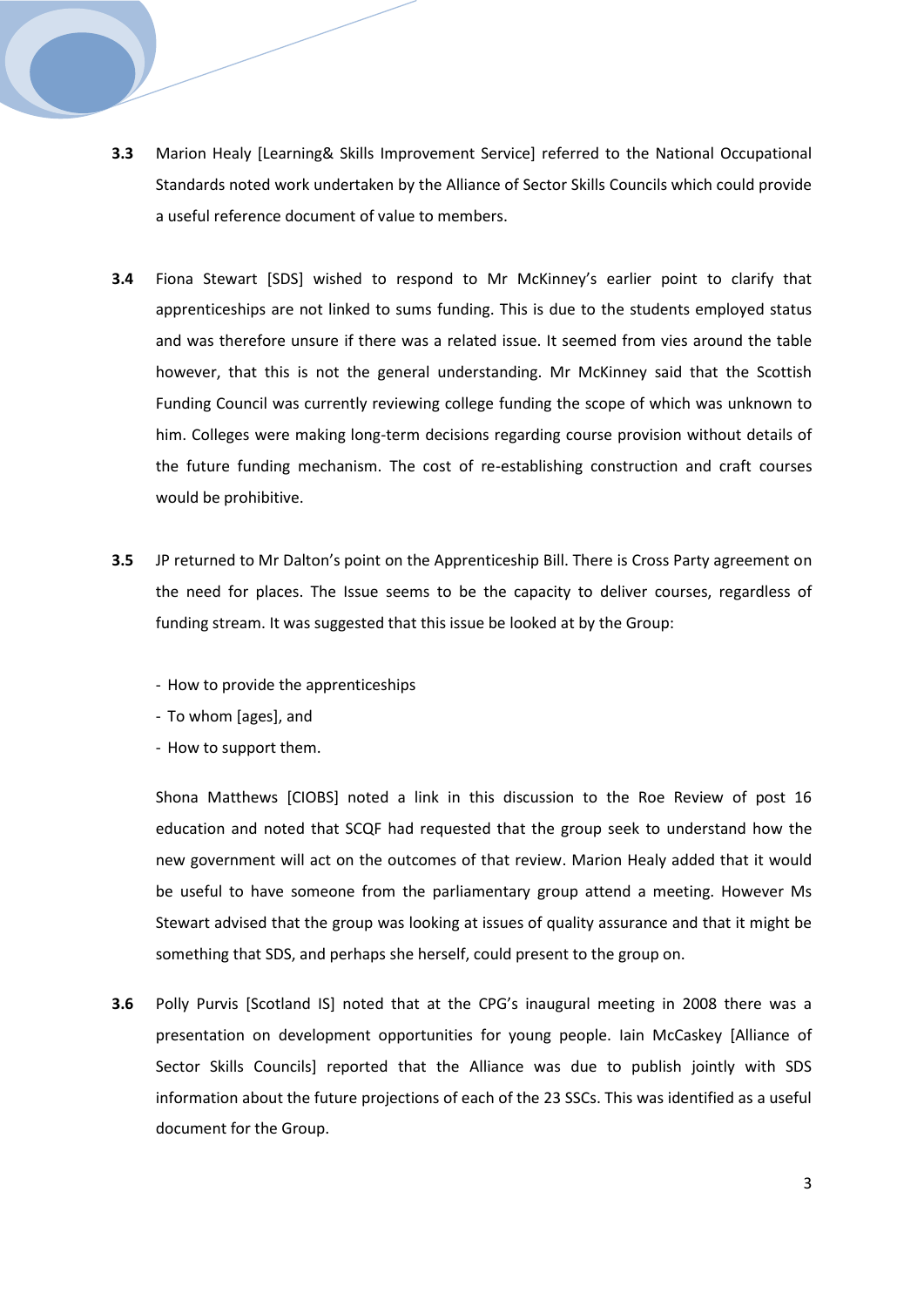- **3.7** Anne Meikle [EDAS] raised concerns about the care economy, specifically those being looked after and those doing the looking after. These roles were often gender specific and holding a low status in the economy.
- **3.8** Helena Ward [Creative Scotland] also sought discussion on the need to bridge the gap between education and the industry. JP added that this issue also linked to the relationship between skills and the nature of employment. Shona Matthews advised the group of an offer from Group Members Universities Scotland to present to the Group.
- **3.9** Irene Bell [EDAS] felt it would be of use to have a discussion on the nature of leadership and management in the context of skills progression within the workplace. Ms Bell felt there is little information about management available, or at least not about what 'management' actually does. Ms Ward noted that her organisation was also looking at this and would agree it is an area worth deeper analysis. JP added that he is a director on the FutureForum and this was looking at how similar issues. Brian McLeish [Scottish Enterprise] reported that his organisation had done much work on this and skills utilisation. JP asked members to consider any other links such as CIM, CIPD and how we might engage with these groups to progress the discussion. Gillian Black [Opito] referred to a recent event led by the Financial Service Sector which had focused on employability skills across Scotland. . Shona Matthews communicated a note from Scottish Renewables about their desire to encourage awareness of the skills crossover of their field with almost all other sectors. Sarah Cockburn [IRSS] noted that innovation is used to create and reshape – can creativity therefore not be used to drive innovation. Ms Healy requested that there must be a useful report on skills utilisation that could be used. Ms Bell confirmed but that it was not comparable to that available on employees. JP concluded by saying that the Future Forum may also be interested in this discussion.
- **3.10** Ron Dalton suggested there be some discussion around entrepreneurship with so many small businesses in Scotland.
- **3.11** John McKinney suggestion to look at how the education system fails children through school to higher education was widely supported. Louise Rice noted the role of community training particularly in deprived areas. However, there is too much work going on in silos; all doing great work, but need to pull together, share information and to address any remaining gaps.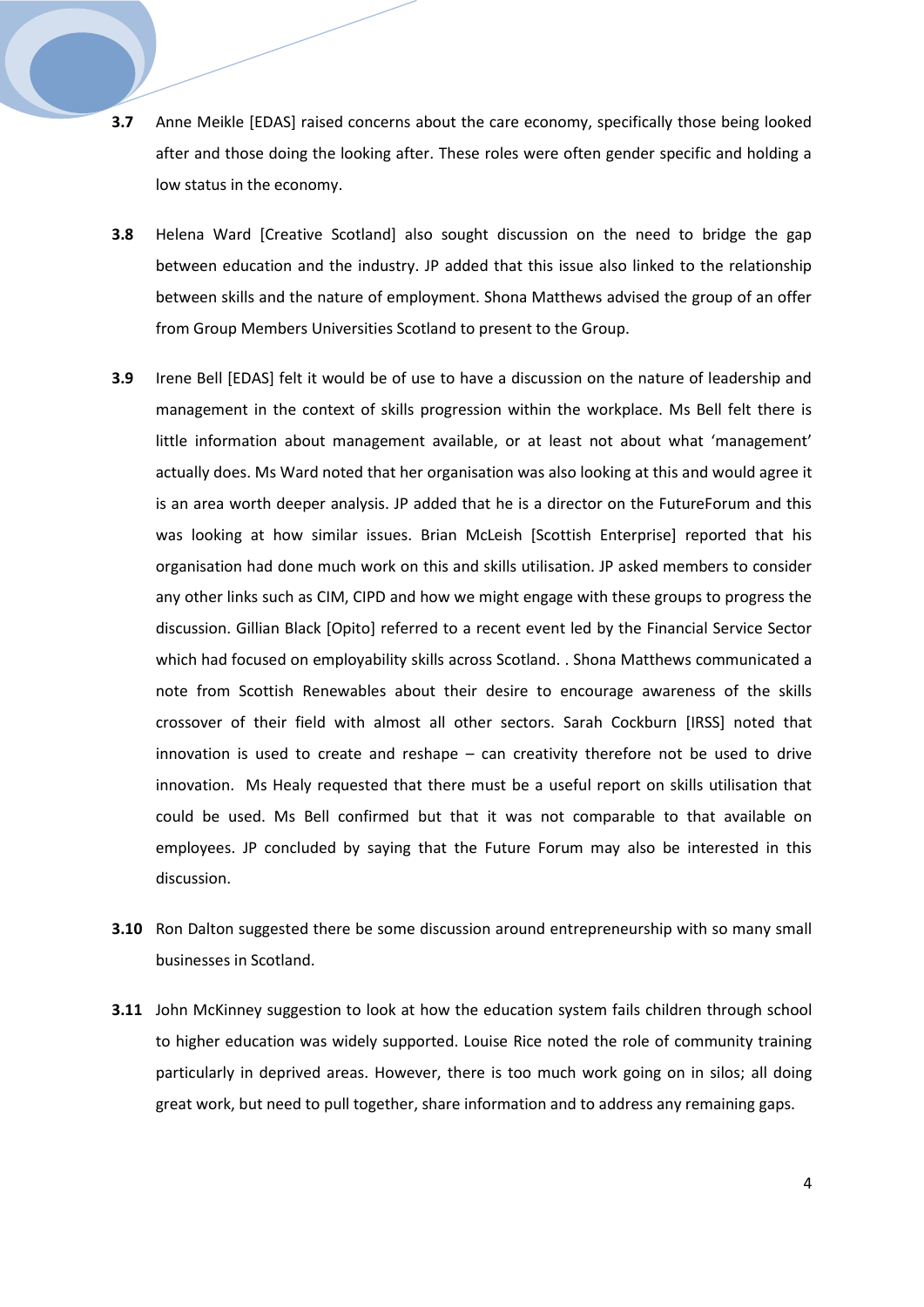- **3.12** Helena Ward agreed with Mr Dalton's earlier point on entrepreneurship adding that there is a need to look at continuing professional development opportunities and ways of supporting SMEs to take on those leaving education.
- **3.13** JP brought the discussion to a close thanking everyone for their contributions. There was a need now to document all of these and to prioritise for discussion. The Secretary agreed that these would be circulated ahead of the next meeting and that views and feedback would be welcomed. JP encouraged members to reference in their feedback whether they wished to make site visits or to receive presentations. The Convenors agreed to work on the next meeting programme to ensure progress over, thereafter working around the workplan priorities as determined by members.

#### **4 Continuing Previous Work**

**4.1** JP explained to new members about the letter which had been sent to the Directorate for Employability, Skills and Lifelong Learning ahead of the Election, in which the work of the CPG had been outlined. The Convenors now proposed to redraft this letter and to send it on to the new Minister – Alistair Alan and to invite the Minister to attend a meeting of the CPG.

#### **5 A.O.C.B**

**5.1** There were no matters of common business raised.

#### **6 Close and date of next meeting:**

As there was no further business for the Group to discuss the Convenor thanked all members for their contributions and closed the meeting. A list of dates for future meetings would be drawn up and circulated to members.